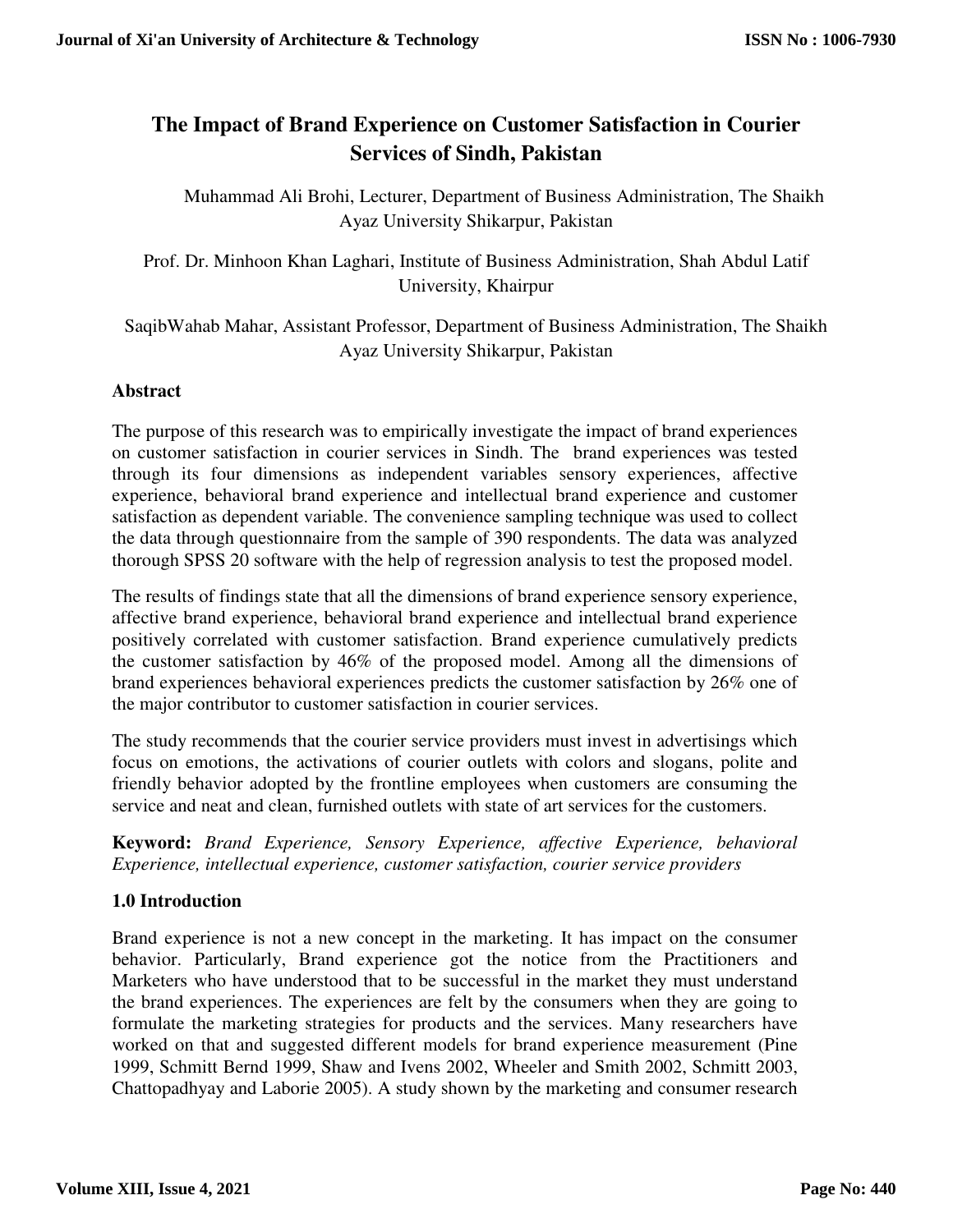firms state that consumer experiences arise when the consumers are getting the information about the product, buy the products or use the service.

An extensive literature analysis of brand experience shows that the latest studies on the concept are on different aspects. Some researchers are interested how to measure the brand experience so they have developed the valid scale for the proper measurement of the concept (Brakus, Schmitt et al. 2009). Modern research suggests that some researchers are now interested in the possible outcomes of the brand experience which are connected with each other but different from the brand experience concept like brand differentiation, customer loyalty and consumer satisfaction (Morrison and Crane 2007, Brakus, Schmitt et al. 2009, Zarantonello and Schmitt 2010).

The marketing research agencies have researched that experiences arise when consumers search or buy the product and use the product or service (Holbrook 2000). Brand experience is categorized into following factors: i.e. Sensory experience, affective experience, behavioral experience and Intellectual experience. All having impact on customer satisfaction in other product categories positively including services (Brakus, Schmitt et al. 2009). But for the services especially in the courier service providers like the TCS, OCS now known as Muller and Philips Pakistan, LCS and the DHL international no research has been done yet in the context of Pakistan especially Sindh. This is wide research gap and the current study is an attempt to cover this gap. The research on brand related attributes have the propensity for becoming the part of customers' long lived memory in the form of brand attributes or characteristics and hence it is possible that these attributes play important role in creating approaches like customer brand preference, customer credibility, customer satisfaction and customer loyalty (Keller, Parameswaran et al. 2011). This study focuses only one variable i.e. customer satisfaction.

So, the aim of the study is to analyze the impact of brand experience on customer satisfaction in courier services considering four dimensions of brand experience i.e (1) Sensory experience (2) Affective experience (3) Behavioral Experience (4) Intellectual experience

#### **2.0 Literature Review**

#### **2.1 Brand Experience**

Brand experience is the total of all merchandise, shop, deal, and consumption experiences the customer has when contacting with the brand (Chattopadhyay and Laborie 2005, Brakus, Schmitt et al. 2009). Brakus, Schmitt et al. (2009) functionalized a brand experience concept with four domains: sensory experience, affective experience, behavioral experience, and intellectual experience. They describe brand experience as nearly associated with many brand concepts (i.e., self-involvement, character, passion) but different in relation to customers' experience with the brand. Moreover, brand experience has influence on customers, influencing significantly on customer satisfaction and customer loyalty (Aaker 1997).

Experiences are multidimensional measure with many scholars theorizing it differently. Holbrook and Hirschman (1982) theorized consumption experience consisting of imagination, sentiments and entertainment. Otto and Ritchie (1996) described as gratification, newness, encouragement, security, luxury and shared as factors of experience for tourism industry.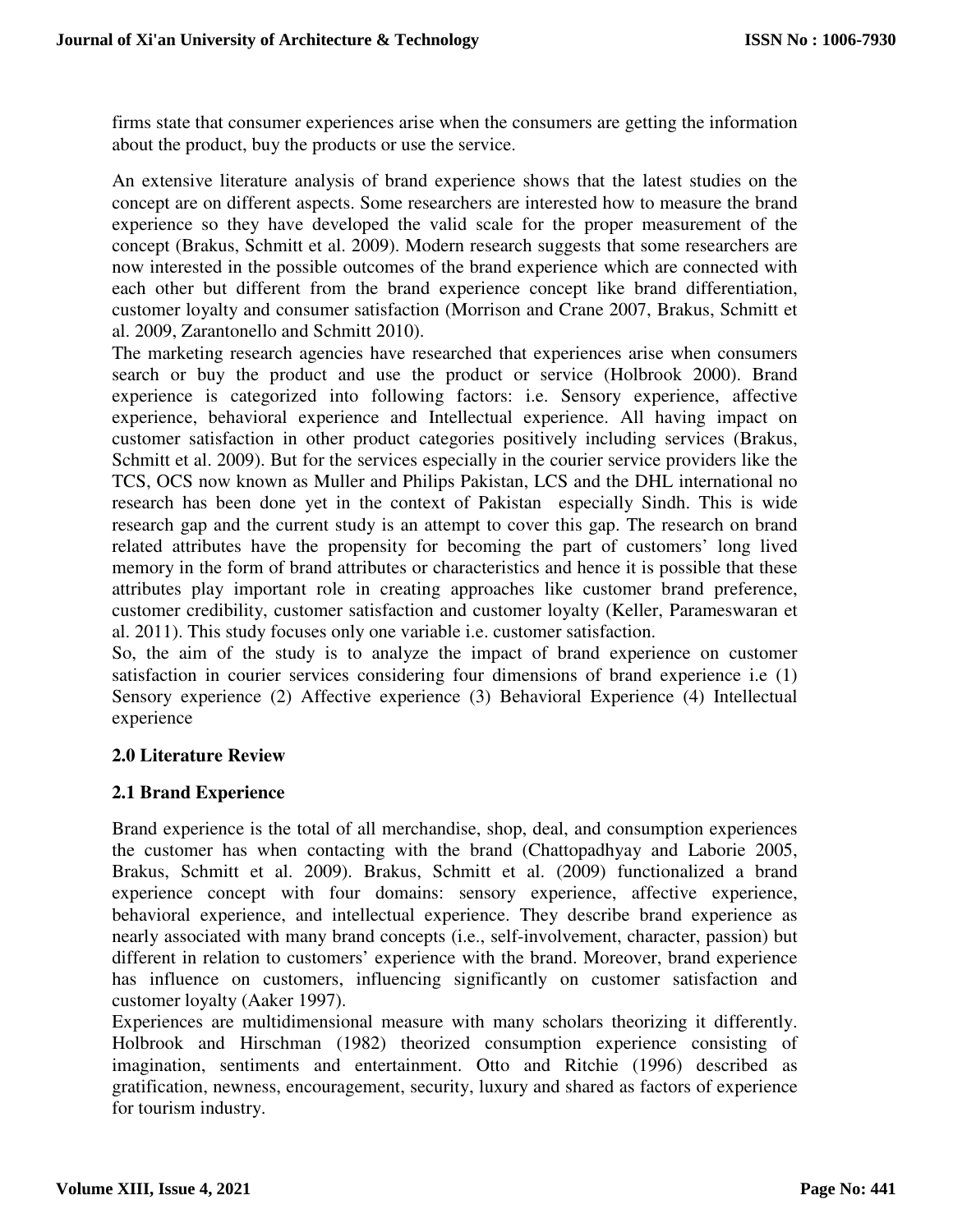Schmitt (1999) theorized feel, think, act, sense and relate are all the facets of consumer experience. Pine and Gilmore (1998) recommended four domain of experience like, fun, training, beauty and liberation. Functioning on the practical value the observations recognized through beauty, liveliness, service performance and consumer gain on investment as the facets of practical value in on virtual and non-virtual supermarket interface. Sensual, emotive, rational, practical, routine life and interpersonal are all the facets recommended by Gentile et al. (2007). Chang and Chieng (2006) through observations confirmed the results of personal experience" think, feel and sense" and collective experience "relate and act" on customer-brand relationship.

According to Berry and Carbone (2007), Brand experience is aroused by practical, technician and human signs supplied for the firm. The service design and service offering are categorically important part of service experience concept (Zomerdijk and Voss 2010). For profitable businesses the service experience measure can be regarded as central point of attention especially in service dominant industry with paradigm shift (Vargo and Lusch 2008, Helkkula 2011)

The scholars have recommended an integrated approach for understanding the brand experience concept in which consumers' experiences are generated from brand and analyzed through numerous factors. The consumers experience can be measured thought the four factors of brand experience concept i.e. Sensory, affective, behavioral, and intellectual.

#### **2.1.1 Sensory Experience**

According to Hwang and Hyun (2012), the sensory organs are the main source of sensory experience in the form of sensory attributes and aesthetics which the consumers may experience. The sensory experience can be influenced by consumers from brand via the stimulations of different senses like odor, image, contact and audition through the visual aspect (Brakus, Schmitt et al. 2009).

According to Jung and Soo (2012), the sensory dimension or aspect discusses the inspirations which are accompanying with visualization, audition, aroma, flavor, and physical contact that are offered by a brand.

Especially, sensory experience talks about the exciting brand performance that can be perceived through five human senses. This sensory dimension/ aspect will make customers sense that the brand has powerful influence and is engaging conferring to their senses. For example, customers will sense or feel the effective and reliable delivery of the courier service when they are observing the vehicle of TCS or the delivery boy of the TCS.

According to Schmitt (1999) senses experiences are generated in the form of vision, noise, poke, flavor and smell and collectively it is called as sense marketing. The customers can differentiate among diverse brands by means of brand awareness campaign done by the company. Sensory brand experience usually created by the service providers the form of physical antiquity and servicemen hints (Brakus, Schmitt et al. 2009).

#### **2.1.2 Affective Experience**

The exact moods and sentiments are linked with personal experiences and collectively these are called as affective experiences (Hwang and Hyun 2012). The opinion about brands can be developed in the mind of consumer may be positive like affection, aspiration and immodesty and negative like fright, hatred and depression (Miao, Lehto et al. 2014). In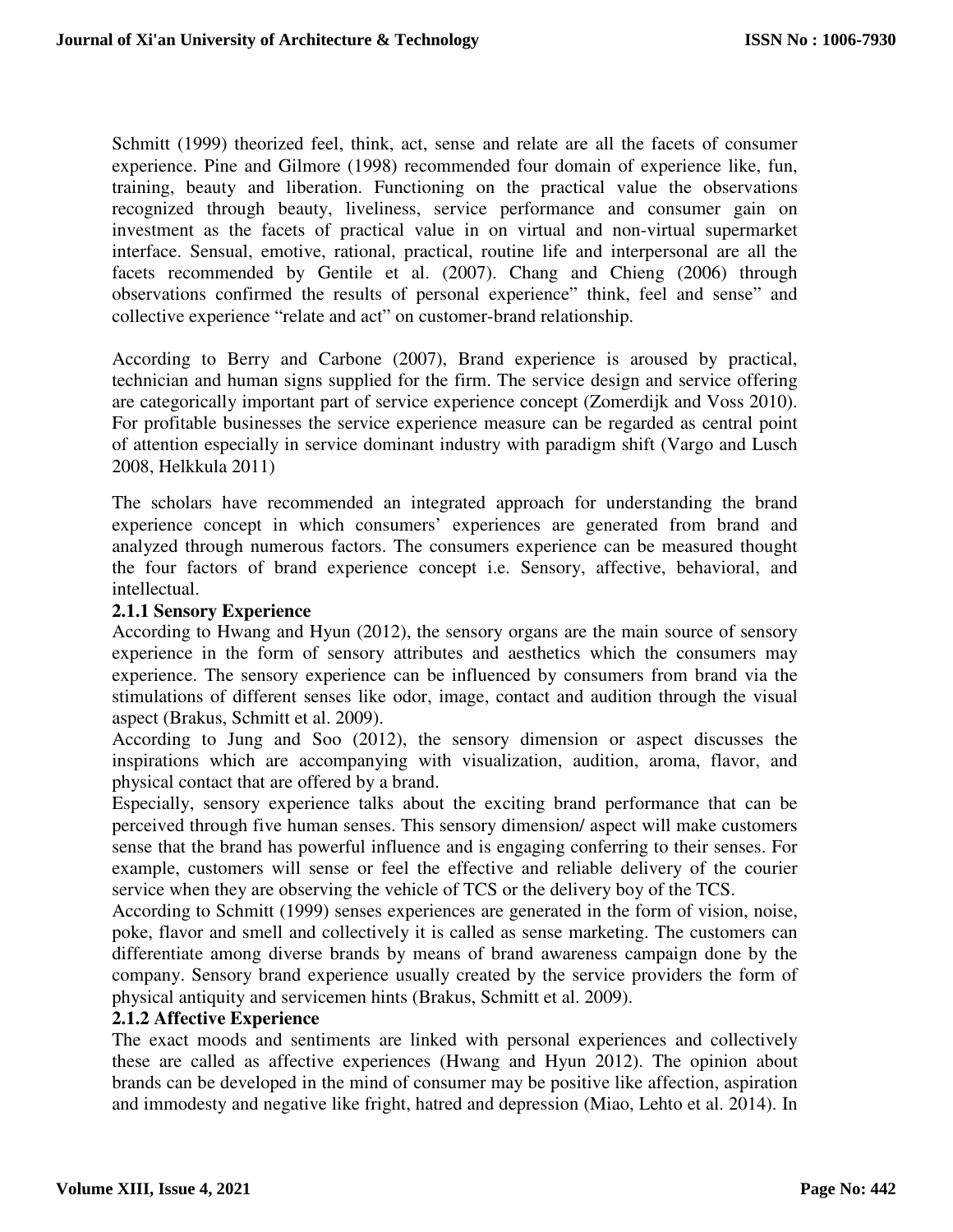the experiential marketing consumer positive emotions can be generated through stimulation (Iglesias, Singh et al. 2011).

Affective dimension or aspect is described as reaction of customers concerning the brand related inducements that is connected to customer's sentimental aptitude, emotion or disposition (Chen & Ma, n.d.). This affective dimension/ aspect will arouse customer's emotions i.e. entertaining, hot, and graceful, etc.

Brand associations can be influenced by emotional experiences which are creative and repetitive in nature (Chang and Chieng 2006). On the basis of contact and interaction between customer and service provider the strong feeling would be developed over a period of time and which impacts on brand associations and are coming in the category of feel marketing(Schmitt 1999).

These brand associations are the important and main source of strong feelings and can be generated through personal meetings and one to one contacts between the customers and experience service providers (Schmitt, 1999). Affective brand experience impacts the customers on the basis of performance of the experience service provider either satisfied or dissatisfied from the services.

#### **2.1.3 Behavioral Experience**

The Behavioral responses to the brand generated by specific brand associated stimulations are collectively called as behavioral experience (Shim, Forsythe et al. 2015). The experience service providers outlets are designed in the manner that when one customer visits the outlet then the customer willingly to participate in service process in terms of physical action as self-service and recommend other customer the same behavior this will increase the self-confidence of customer in service providers (Wang 2014). For example, when customer visit courier service outlet and experience reliable delivery of their gifts and parcels to other customers destinations then they are more confident to use that service again and again and recommend that great experience to other customers vice versa (Lu and Yuwen Shiu 2009).

The behavioral brand experience is helpful in making the opinion of customers about the brand either superior performance or inferior performance by the service provider. The customers best interest are served through the performance of the service provider when performance matches expectations of customer in terms of efficiency and reliability which will be helpful to handle riskier situation under the behavioral brand experience aspect (Doney and Cannon 1997). The commitment of customer about the focused brand would be affected by the bodily or physical actions of individual from the service providers.

#### **2.1.4 Intellectual Experience**

The experience generated under the category of intellectual experience state that when customers were stimulated from the event in the form of curiosity and creative thinking about the brand then Intellectual experience will be raised (Jung and Soo 2012).

The term "intellectual" discusses to encouraging innovation through amazement, attraction and stimulation and generating enduring memories about a brand in consumers' long term memories(Schmitt 1999).

Intellectual dimension/ aspect described as customer's rational reactions to the brand in which customer is aroused to think or feel inquisitive about dimensions within the brand (Jung and Soo 2012). For example, customers may feel inquisitive about the connotation behind brand's pattern, design or symbol.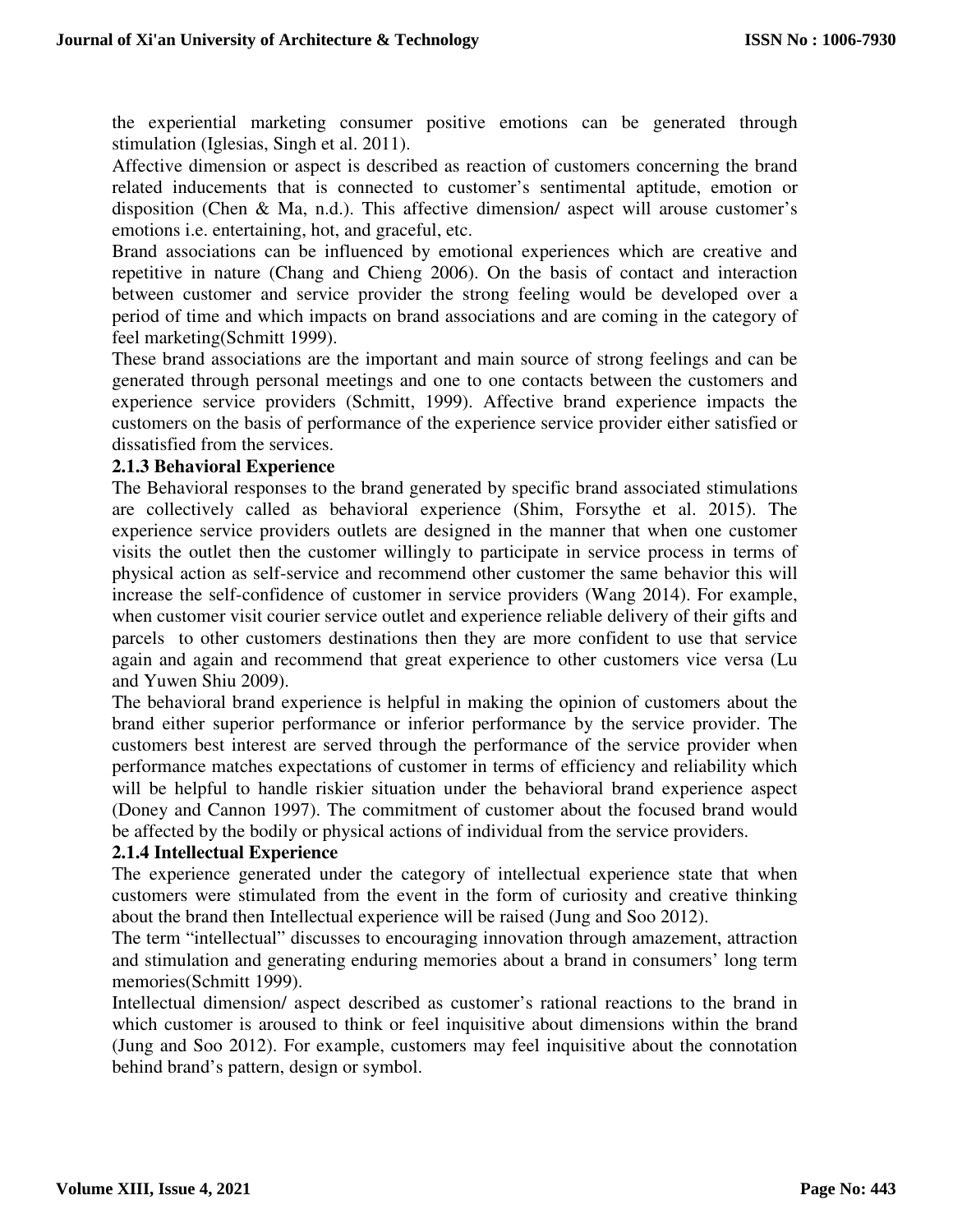Customer's creative problem solving solution can be done with the help of intellectual experiences (Schmitt, 1999; Brakus et al., 2009). Think marketing impacts positively on Intellectual brand experience. The cognitive thought processes and creative problem solving experiences of customers affects positively under the category of intellectual experiences and which can be done with the help of think marketing (Schmitt, 1999).

These Customers' concurrent and different thoughts were stimulated with the help of rational decision making process (Schmitt, 1999). Cognitive thought process can easily predict these Brand associations (Chang and Chieng, 2006). The customers are encouraged to participate in complicated and creative thought processes by analyzing the brand this is what the mission of think marketing (Schmitt, 1999). The brand quality valuation, brand trust and brand commitment are all are impacting on complicated thought processes.

#### **2.2 Customer Satisfaction**

According to Kotler (2000), consumer satisfaction is described as an individual's sentimental decision towards service or product which is the outcome of matching good's actual work or performance with the good performance or work potentials (Angelova and Zekiri 2011). Affiliated with Kotler, Hansemark&Albinsson (2004) also described customer satisfaction as customer's sentimental reaction or approach against service or product provider by assessing the modification between what customer believes and (Angelova and Zekiri 2011). Henceforth, mentioning to those descriptions, it can be determined that the heart of customer satisfaction connects on the appraisal between customers' beliefs and genuine experience towards the service or product.

The association between satisfaction and customer experience has been analyzed in the marketing literature. The researcher declared that as the services are high in experience and credence service excellence and their pick up process is uncertain, experience controls the assessment process and not the total result that is called as satisfaction (Zeithaml, Bitner et al. 2006). The Renowned researchers believed that complete or total experiences are described as positive experience which when are present in the service means higher the level of satisfaction or satisfaction increases (Shankar, Smith et al. 2003, Kim, Kim et al. 2008). Others said that service reliability and service validity are two important and essential circumstances which are to be realized for customer satisfaction to happen (Galetzka, Verhoeven et al. 2006).

Customer satisfaction structures are also very important amongst other scholars (Oliver 1997, Giese and Cote 2000, Wiers-Jenssen, Stensaker et al. 2002). In spite of the plethora of working literature on customer satisfaction, the researchers admitted that a broadly acknowledged interpretation of customer satisfaction has not yet been entrenched (Giese and Cote 2000). Satisfaction may be characterized as the opinion of gratifying contentment of a service (Oliver 1997)which can be evaluated as the amount of the gratifications with numerous characteristics of a service or product (Churchill Jr and Surprenant 1982).

Customer satisfaction or dissatisfaction demands experiences with respect to service or the product and it is affected by the distinguished performance and the significance of the service or product (Anderson and Sullivan 1993). In relation to distinguished performance or normal performance, distinguished performance secondarily impacts satisfaction via normal performance indicator(Wirtz 1993, Richins 1997) or impacts it openly without limitations (Yi 1993, Wallin Andreassen and Lindestad 1998, Ching Biu Tse 1999).Customer satisfaction is firmly connected to brand trust (Delgado-Ballester, Munuera-Aleman et al. 2003).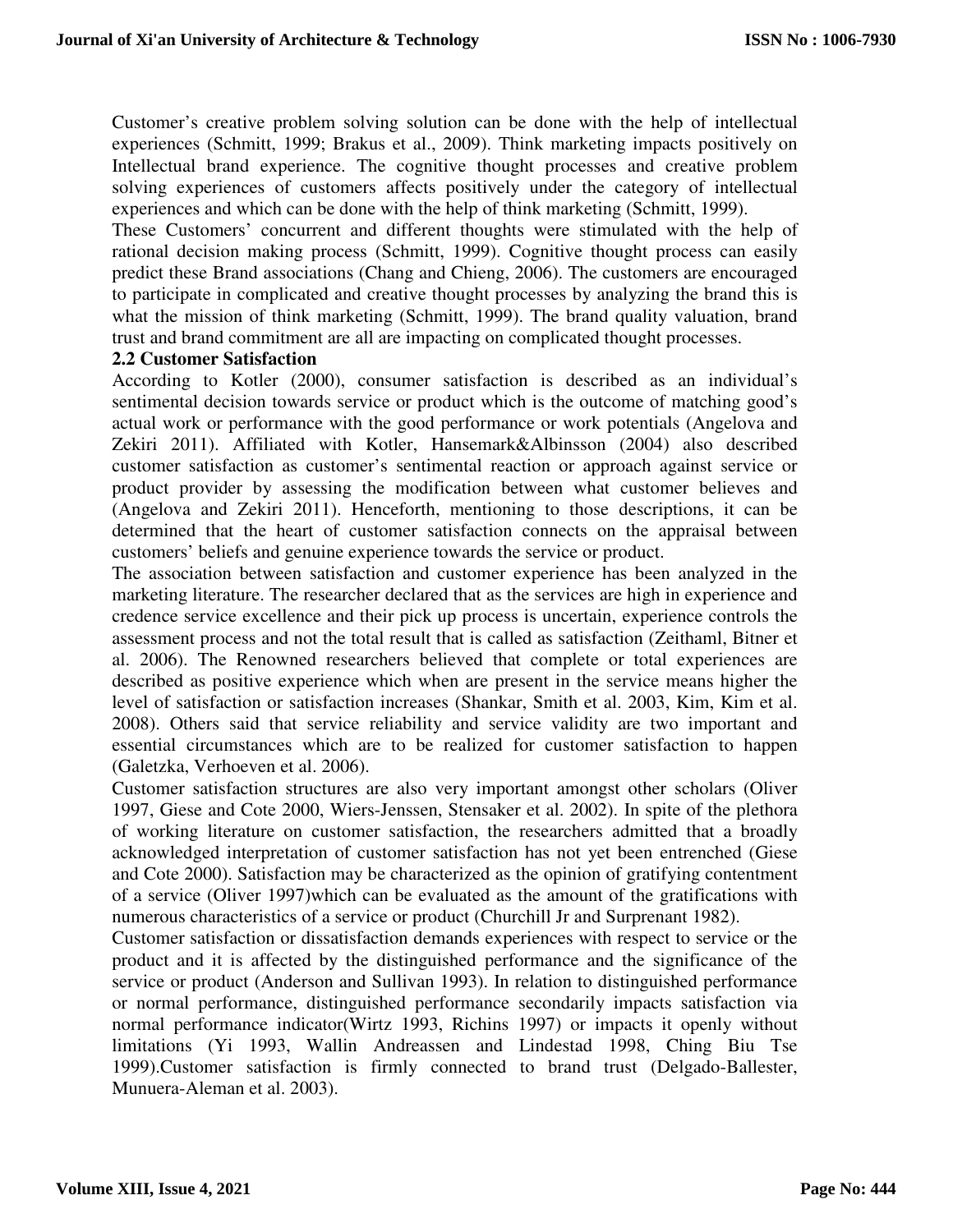## **2.3 Theoretical Framework and Proposed Hypotheses**

The investigations on experiences suggest that experiences are linked with the human The investigations on experiences suggest that experiences are linked with the human beings and their environment (Dewey 1926). The philosopher John Dewey (1926) studies that the experiences can be understood through knowledge that is surrounded by classifying, evaluating and reasoning about the things. Additionally intellectual experiences generated from knowledge and these experiences consist on perceiving the things through the senses, emotions and actions. The pleasure factors are categorized as intellectual, emotional social and physical (Dubé and Le Bel 2003). Generally on experiences the work of Schmitt (1999) is also of great importance in his work Schmitt describes experiences in five dimensions: sense, feel, think, act, and relate. of Schmitt (1999) is also of great importance in his work Schmitt describes experiences in five dimensions: sense, feel, think, act, and relate.<br>On the basis of above studies the Brand experience concept was constructed wh I, evaluating and reasoning about the things. Additionally intellectual experiences from knowledge and these experiences consist on perceiving the things through, emotions and actions. The pleasure factors are categorized b). The philosopher John Dewey (1926) studies<br>through knowledge that is surrounded by<br>the things. Additionally intellectual experiences<br>iences consist on perceiving the things through<br>easure factors are categorized as inte **Journal of Xi'an University of Architecture & Technology**<br> **2.3 Theoretical Framework and Proposed Hypotheses**<br>
The investigations on experiences suggest that experiences are linked with<br>
beings and their environment (Dew

experiences are categorized as sensory experience, affective experience, intellectual experience and behavioral experience these are generated through brand relate stimuli which are part of a brand design and identity, packaging, communication and environments.

Based on the work of Brakus (2009) the theoretical framework can be developed here for the courier industry in Sindh Pakistan. The framework consists of four independent the courier industry in Sindh Pakistan. The framework consists of four ir variables of Brand experience and one dependent variable customer satisfaction.

## **2.4 Research Model**



Source: Model Proposed by Brakus et al 2009

On account of above mentioned theoretical framework the upcoming hypotheses developed<br>from this study:<br>H1: Sensory experience affects customer satisfaction positively. from this study:

- **H1**: Sensory experience affects customer satisfaction positively.
- **H2**: Affective experience affects customer satisfaction positively.
- **H3**: Behavioral Experience affects customer satisfaction positively.
- H4: Intellectual Experience affects customer satisfaction positively.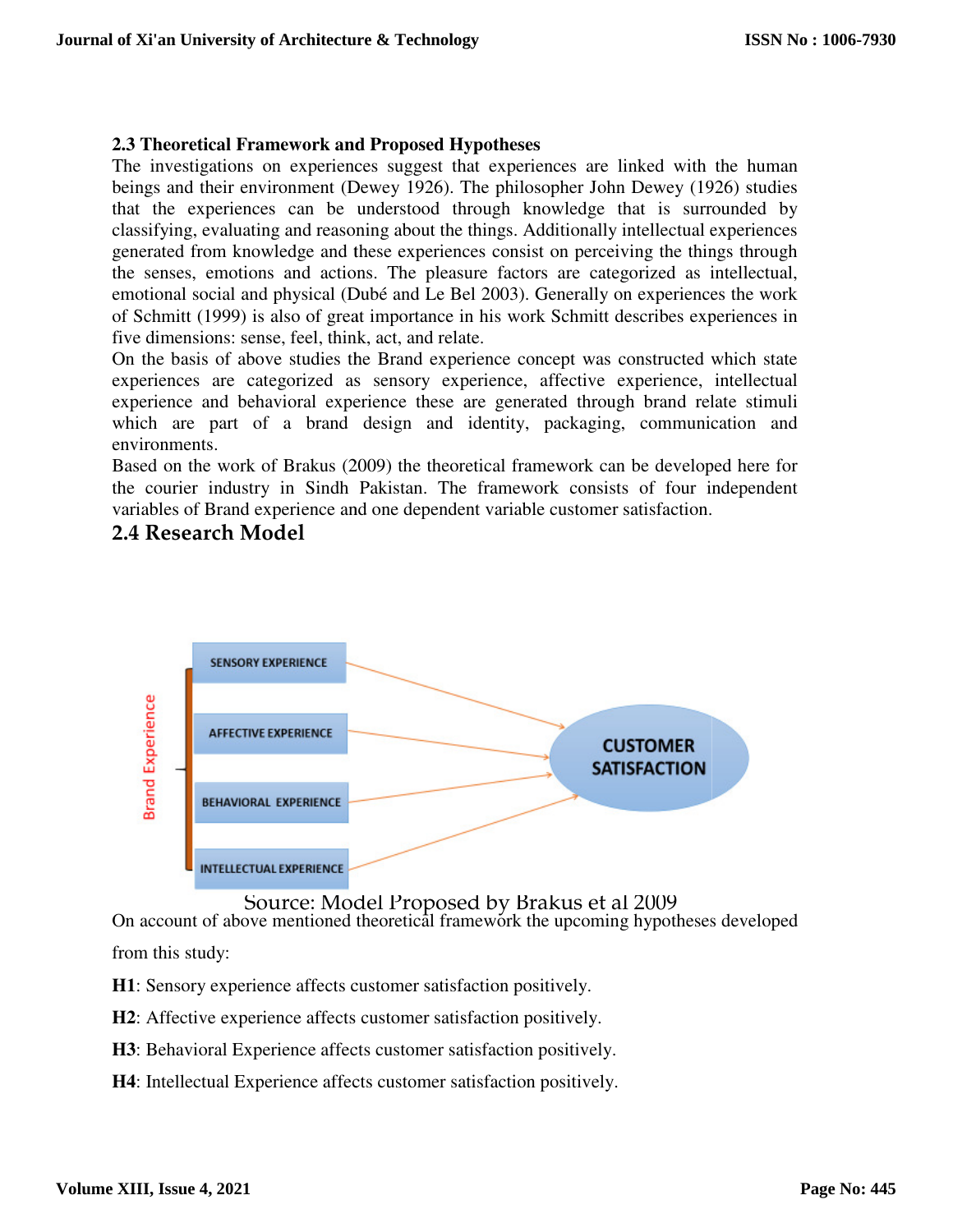## **3.0 Research Methodology**

This study is quantitative in nature. For collecting the data survey procedure was adopted. In survey method the data was collected through questionnaire with the intention of generalizing the result from sample to the overall (Fowler Jr 2013).

This is cross sectional study that includes the collection of data from the sample of population at one point of time. The data were analyzed in SPSS.20 software due to quantitative nature of the research.

## **3.1 Sampling**

Convenience sampling technique was used to collect the data from the customers of courier service providers. A formal questionnaire was formulated for the respondents for collection of data. For the ease data was collected from the students, employees of upper education institute of Sindh those who are using the courier service as well from the outlets of different courier service providers in Shikarpur and Sukkur which includes the students, employees and businessmen. The sample consist on students of Shah Abdul Latif University Khairpur and it sub campus Shikarpur, the Sukkur Institute of Business Administration, SZABIST Shaheed Zulfiqar Ali Bhutto Institute of Science and Technology Larkana Campus and University of Sindh Dadu Campus. In this research 400 questionnaires were distributed and out of them 390 were received and used for the analysis again for the screening and outlier no any questionnaire consisting missing data and hence 390 questionnaires were retained for study representing 98% response rate. This sample represent whole of the population.

## **3.2 Survey Questionnaire**

The brand experience contains 12 items (Brakus, Schmitt et al. 2009) and the customer satisfaction scale consist on 04 items (Patterson and Smith 2003), means the total of 16 items were used in the questionnaire to measure the concepts.

## **4.0 Data analysis and Discussion**

#### **4.1 Reliability Analysis**

The reliability analysis shows the stability and consistency of the scale results after some period of time that no any fluctuation in the results and concepts results are consistently same. Its value must be equal to or greater than 0.7 (DeVellis 2016).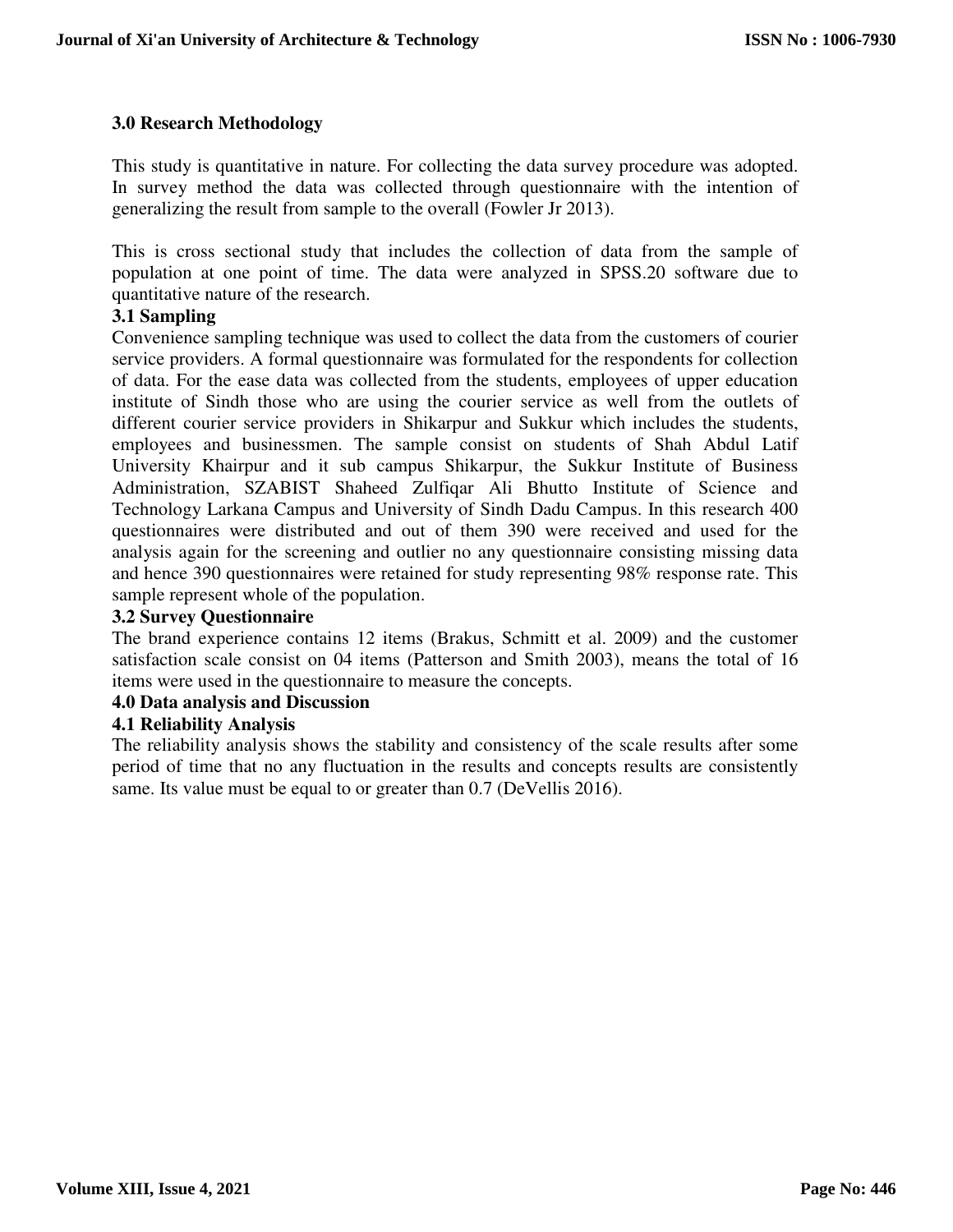| "Reliability Analysis"                       |                                  |                     |                                     |  |  |  |  |
|----------------------------------------------|----------------------------------|---------------------|-------------------------------------|--|--|--|--|
| <b>Variable Names</b>                        | Cronbach's<br><b>Alpha Value</b> | <b>No. of Items</b> | <b>No. of Valid</b><br><b>Cases</b> |  |  |  |  |
| <b>Sensory Experience</b>                    | .818                             | 0 <sub>3</sub>      | 390                                 |  |  |  |  |
| <b>Affective Experience</b>                  | .726                             | 0 <sub>3</sub>      | 390                                 |  |  |  |  |
| <b>Behavioral Experience</b>                 | .916                             | 0 <sub>3</sub>      | 390                                 |  |  |  |  |
| <b>Intellectual Experience</b>               | .792                             | 0 <sub>3</sub>      | 390                                 |  |  |  |  |
| <b>Brand Experience</b>                      | .913                             | 12                  | 390                                 |  |  |  |  |
| <b>Total</b><br><b>Customer Satisfaction</b> | .820                             | 04                  | 390                                 |  |  |  |  |

All the dimension have good internal consistency and value of reliability of each dimension is greater than 0.7, it is recommended that scale having Cronbach's alpha value greater than .7 will give desired results in all other statistical techniques (DeVellis 2016).

#### **4.2 Correlation Analysis**

The correlation analysis technique is one of the basic statistical technique which shows the strength and direction between two variables while does not predict the cause and effect relationship between the variables. In this research all the dimensions of brand experience i.e. sensory, affective, behavioral and intellectual were tested on customer satisfaction to check the strength of association and direction among the variables.

| <b>Correlations</b>                                          |                            |              |  |  |  |
|--------------------------------------------------------------|----------------------------|--------------|--|--|--|
|                                                              |                            | Customer     |  |  |  |
|                                                              |                            | Satisfaction |  |  |  |
| Sensory                                                      | <b>Pearson Correlation</b> | .508"        |  |  |  |
| Experience                                                   | $Sig(2-tailed)$            | .000         |  |  |  |
|                                                              | N                          | 390          |  |  |  |
|                                                              |                            |              |  |  |  |
| Affective                                                    | <b>Pearson Correlation</b> | .537"        |  |  |  |
| Experience                                                   | $Sig(2-tailed)$            | .000         |  |  |  |
|                                                              | N                          | 390          |  |  |  |
| Behavioral                                                   | <b>Pearson Correlation</b> | .565"        |  |  |  |
| Experience                                                   | $Sig(2-tailed)$            | .000         |  |  |  |
|                                                              | N                          | 390          |  |  |  |
| Intellectual                                                 | <b>Pearson Correlation</b> | .504"        |  |  |  |
| Experience                                                   | $Sig(2-tailed)$            | .000         |  |  |  |
|                                                              | N                          | 390          |  |  |  |
| **. Correlation is significant at the 0.01 level (2-tailed). |                            |              |  |  |  |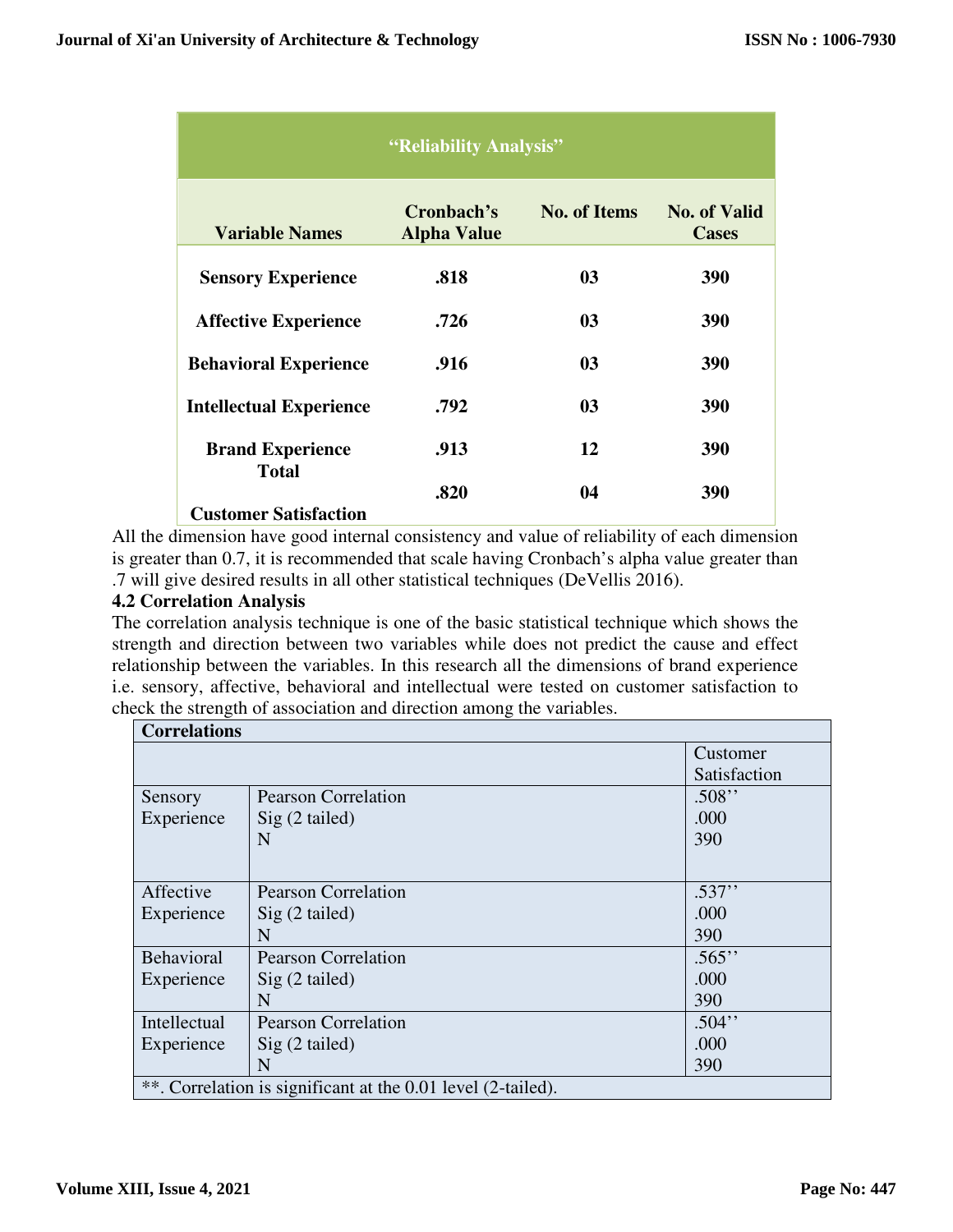#### **4.3 Hypotheses test Hypothesis 1 sensory experiences impacts positively on customer satisfaction in courier services**

Results of correlation shows the association between the sensory experience and customer satisfaction and was measured through Pearson product movement correlation coefficient in which there found a strong positive relationship between sensory experience and customer satisfaction while not violating the assumption of normality, linearity and homoscedasticity.  $r = 508$ ,  $n = 390$ ,  $p < .000$  means that higher the sensory experience higher will be customer satisfaction. Hence hypothesis 1 fully supported.

## **Hypothesis 2 Affective experiences impacts positively on customer satisfaction in courier services**

 A strong positive relationship between Affective experience and customer satisfaction is found,  $r = .537$ ,  $n = 390$ ,  $p < .000$  means that higher the Affective experience higher will be customer satisfaction. Hence hypothesis 2 fully supported.

## **Hypothesis 3 Behavioral experiences impacts positively on customer satisfaction in courier services.**

Results of correlation the association between the Behavioral experience and customer satisfaction and was measured through Pearson product movement correlation coefficient in which there found a strong positive relationship between Behavioral experience and customer satisfaction while not violating the assumption of normality, linearity and homoscedasticity.  $r = 0.565$ ,  $n = 390$ ,  $p < 0.00$  means that higher the Behavioral experience higher will be customer satisfaction. Hence hypothesis 3 fully supported.

## **Hypothesis 4 Intellectual experiences impacts positively on customer satisfaction in courier services.**

Results of correlation the association between the Intellectual experience and customer satisfaction and was measured through Pearson product movement correlation coefficient in which there found a strong positive relationship between Intellectual experience and customer satisfaction while not violating the assumption of normality, linearity and homoscedasticity.  $r = .504$ ,  $n = 390$ ,  $p < .000$  means that higher the sensory experience higher will be customer satisfaction. Hence hypothesis 4 fully supported.

## **4.4 Regression Model Summary**

#### **Model Summary**

| Model <sup>1</sup> |                  |      | R Square   Adjusted R Square | Std. Error of the Estimate |
|--------------------|------------------|------|------------------------------|----------------------------|
|                    | 679 <sup>a</sup> | 461' | .456                         | .73769440                  |

a. Predictors: (Constant), SE , AE , BE, IE

b. Dependent Variable: Customer Satisfaction

The table shows the value of R square which determine the contribution of dependent variables into independent variable. This reports that the all the dimensions of brand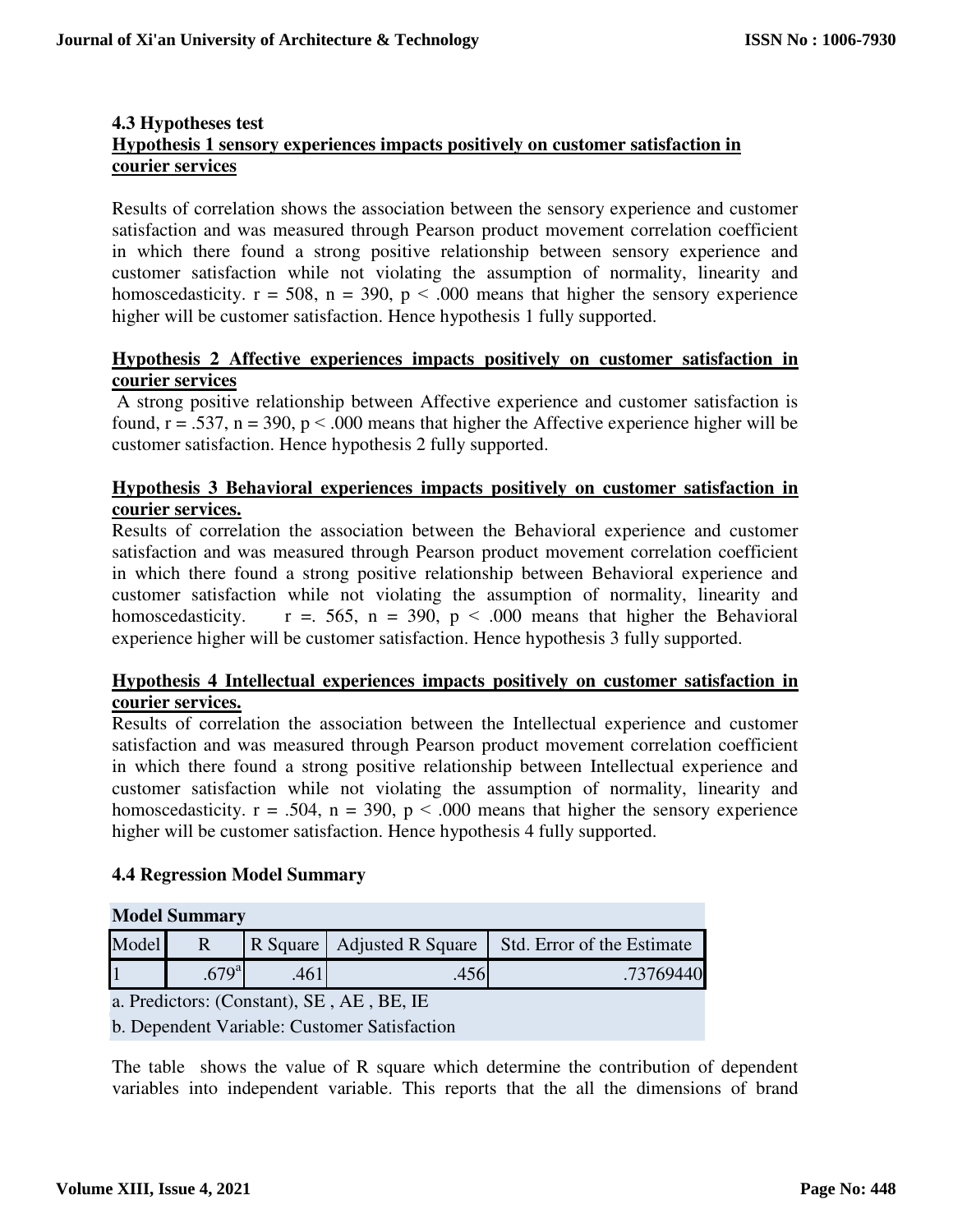experience i.e. sensory experience, affective experience, behavioral experience and intellectual experience contributes commutatively in the prediction of customer satisfaction by 46.1%. This is very good contribution of independent variables in dependent variable. **ANOVA<sup>b</sup>**

| Model      | Sum of<br>Squares | df  | Mean Square | F      | Sig.              |
|------------|-------------------|-----|-------------|--------|-------------------|
| Regression | 179.486           |     | 44.871      | 82.455 | .000 <sup>a</sup> |
| Residual   | 209.514           | 385 | .544        |        |                   |
| Total      | 389.000           | 389 |             |        |                   |

a. Predictors: (Constant), SE, AE, BE, IE

b. Dependent Variable: Customer Satisfaction

The table of ANOVA shows the statistical significance by  $p < .000$ . This reports the test of regression is 100% accurate by running all the independent variables on dependent variable.

## **5.0 Conclusion**

According to the results, the brand experience from its all dimensions influenced positively on the customer satisfaction in the courier services. The sensory experience associated with customer satisfaction in courier services  $r = 508$ ,  $p < .000$ . The affective experience associated with customer satisfaction in courier services  $r = .537$ ,  $p < .000$ .

The behavioral Experience associated with customer satisfaction in courier services,  $r =$ . 565,  $p < .000$  and the Intellectual experience associated with customer satisfaction in courier  $r = .504$ ,  $p < .000$ .

The regression analysis supports the model with the value of R square 46.1%. This is comparatively a strong contribution of all the independent variables into dependent variable. It means that still there are other factors which can contribute in the prediction of customer satisfaction in courier services.

It is also recommended that the proper setting arrangement must be provided by the courier service providers to the customers so the customers can sit and talk to each other in the pleasant environment this will increase the affective experience by means of positive emotion and will lead to create a bonding relationship among customers and the courier services providers and its performance will be increased.

Supporting that argument researchers recommended that experiences linked with brand when customer get same clue with different setting can be easily recalled and recognized from the memory and included in the category of Intellectual Experience (Hwang and Hyun 2012).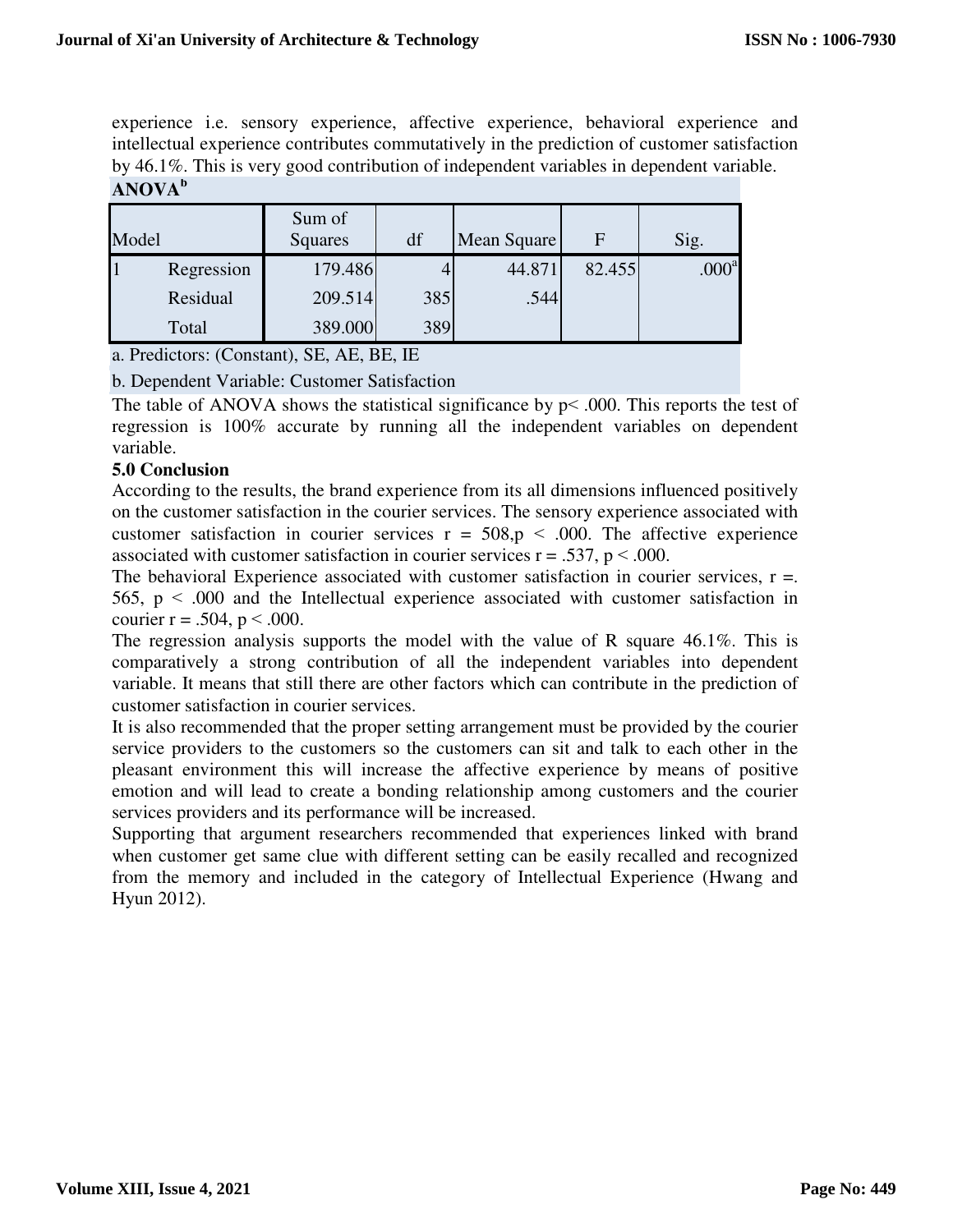## **References**

Aaker, J. L. (1997). "Dimensions of brand personality." Journal of marketing research: 347-356.

Angelova, B. and J. Zekiri (2011). "Measuring customer satisfaction with service quality using American Customer Satisfaction Model (ACSI Model)." International Journal of Academic Research in Business and Social Sciences 1(3): 232.

Berry, L. L. and L. P. Carbone (2007). "Build loyalty through experience management." Quality progress 40(9): 26.

Brakus, J. J., et al. (2009). "Brand experience: what is it? How is it measured? Does it affect loyalty?" Journal of marketing 73(3): 52-68.

Chang, P. L. and M. H. Chieng (2006). "Building consumer–brand relationship: A cross-cultural experiential view." Psychology & Marketing 23(11): 927-959.

Chattopadhyay, A. and J.-L. Laborie (2005). "Managing brand experience: The market contact audit™." Journal of Advertising Research 45(1): 9-16.

Churchill Jr, G. A. and C. Surprenant (1982). "An investigation into the determinants of customer satisfaction." Journal of marketing research: 491-504.

DeVellis, R. F. (2016). Scale development: Theory and applications, Sage publications.

Dewey, J. (1926). Experience and nature, JSTOR.

Doney, P. M. and J. P. Cannon (1997). "An examination of the nature of trust in buyer-seller relationships." The Journal of Marketing: 35-51.

Dubé, L. and J. Le Bel (2003). "The content and structure of laypeople's concept of pleasure." Cognition & emotion 17(2): 263-295.

Fowler Jr, F. J. (2013). Survey research methods, Sage publications.

Galetzka, M., et al. (2006). "Service validity and service reliability of search, experience and credence services: A scenario study." International Journal of Service Industry Management 17(3): 271-283.

Gentile, C., et al. (2007). "How to sustain the customer experience:: An overview of experience components that co-create value with the customer." European Management Journal 25(5): 395-410.

Giese, J. L. and J. A. Cote (2000). "Defining consumer satisfaction." Academy of marketing science review 2000: 1.

Helkkula, A. (2011). "Characterising the concept of service experience." Journal of Service Management 22(3): 367-389.

Holbrook, M. B. (2000). "The millennial consumer in the texts of our times: Experience and entertainment." Journal of Macromarketing 20(2): 178-192.

Hwang, J. and S. S. Hyun (2012). "The antecedents and consequences of brand prestige in luxury restaurants." Asia Pacific Journal of Tourism Research 17(6): 656-683.

Iglesias, O., et al. (2011). "The role of brand experience and affective commitment in determining brand loyalty." Journal of Brand Management 18(8): 570-582.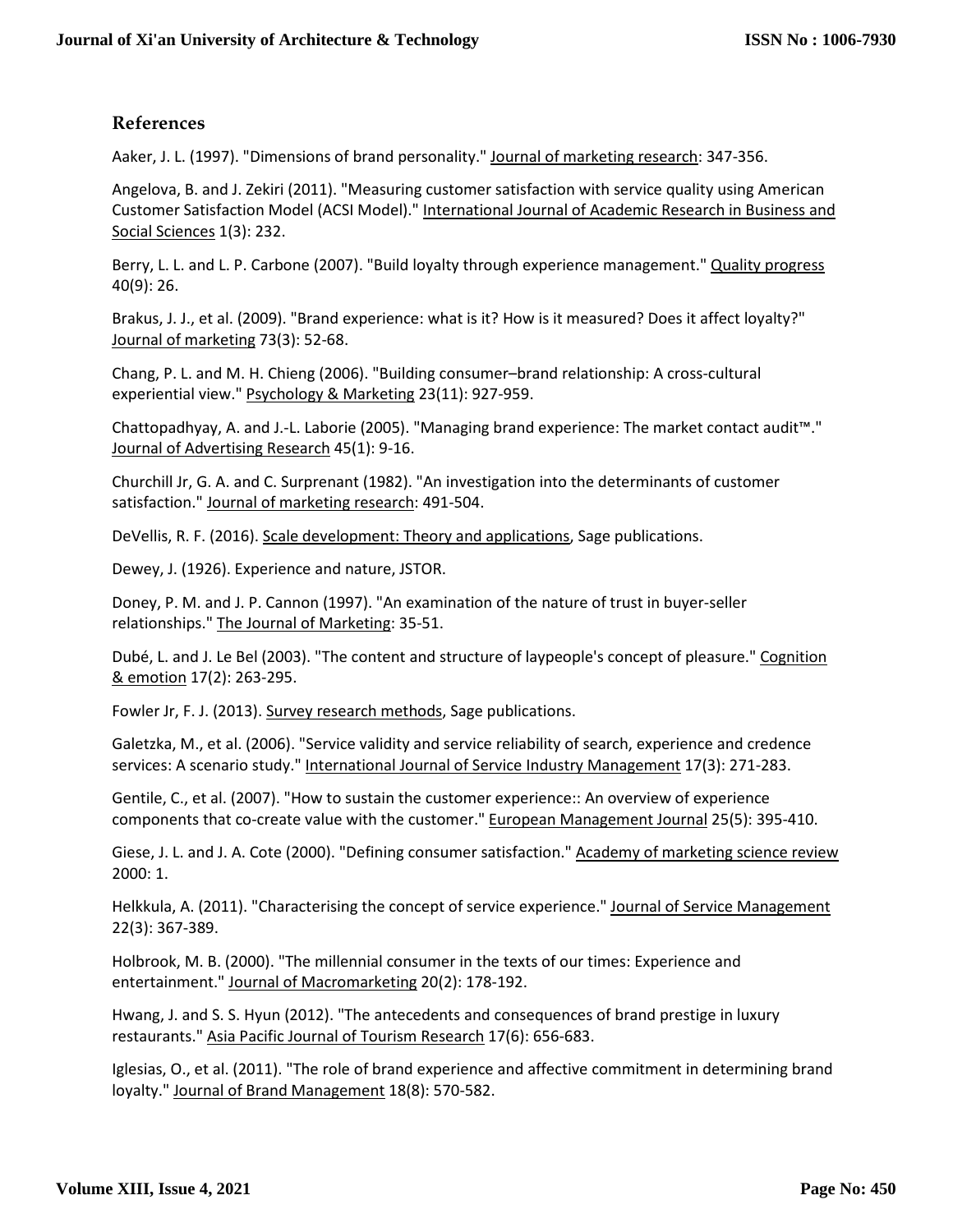Jung, L. H. and K. M. Soo (2012). "The effect of brand experience on brand relationship quality." Academy of Marketing Studies Journal 16(1): 87.

Keller, K. L., et al. (2011). Strategic brand management: Building, measuring, and managing brand equity, Pearson Education India.

Miao, L., et al. (2014). "The hedonic value of hospitality consumption: Evidence from spring break experiences." Journal of Hospitality Marketing & Management 23(2): 99-121.

Morrison, S. and F. G. Crane (2007). "Building the service brand by creating and managing an emotional brand experience." Journal of Brand Management 14(5): 410-421.

Otto, J. E. and J. B. Ritchie (1996). "The service experience in tourism." Tourism Management 17(3): 165-174.

Patterson, P. G. and T. Smith (2003). "A cross-cultural study of switching barriers and propensity to stay with service providers." Journal of Retailing 79(2): 107-120.

Pine, I. (1999). "BJ and Gilmore, JH The Experience Economy: Work is Theatre and Every Business a Stage. Harvard Business School Press." Cambridge, MA.

Schmitt Bernd, H. (1999). Experiential Marketing. How to Get Customers to Sense, Feel, Think, Act and Relate to Your Company and Brands, The Free Press, New York.

Schmitt, B. H. (2003). Customer experience management: a revolutionary approach to connecting with your customers, John Wiley & Sons.

Shankar, V., et al. (2003). "Customer satisfaction and loyalty in online and offline environments." International journal of research in marketing 20(2): 153-175.

Shaw, C. and J. Ivens (2002). Building great customer experiences, Palgrave Macmillan.

Shim, S. I., et al. (2015). "Impact of online flow on brand experience and loyalty." Journal of Electronic Commerce Research 16(1): 56.

Vargo, S. L. and R. F. Lusch (2008). "Service-dominant logic: continuing the evolution." Journal of the Academy of marketing Science 36(1): 1-10.

Wang, X. (2014). "How to build brand loyalty: facilitated by brand experience." Advances in Services Science and Services Information Technology (Set) 52: 31.

Wheeler, J. and S. Smith (2002). Managing the Customer Experience: Turning customers into advocates, New York: Prentice Hall.

Wiers-Jenssen, J., et al. (2002). "Student satisfaction: Towards an empirical deconstruction of the concept." Quality in higher education 8(2): 183-195.

Wirtz, J. (1993). "A critical review of models in consumer satisfaction." Asian Journal of Marketing 2(1): 7-22.

Zarantonello, L. and B. H. Schmitt (2010). "Using the brand experience scale to profile consumers and predict consumer behaviour." Journal of Brand Management 17(7): 532-540.

Zeithaml, V. A., et al. (2006). "Services marketing: Integrating customer focus across the firm."